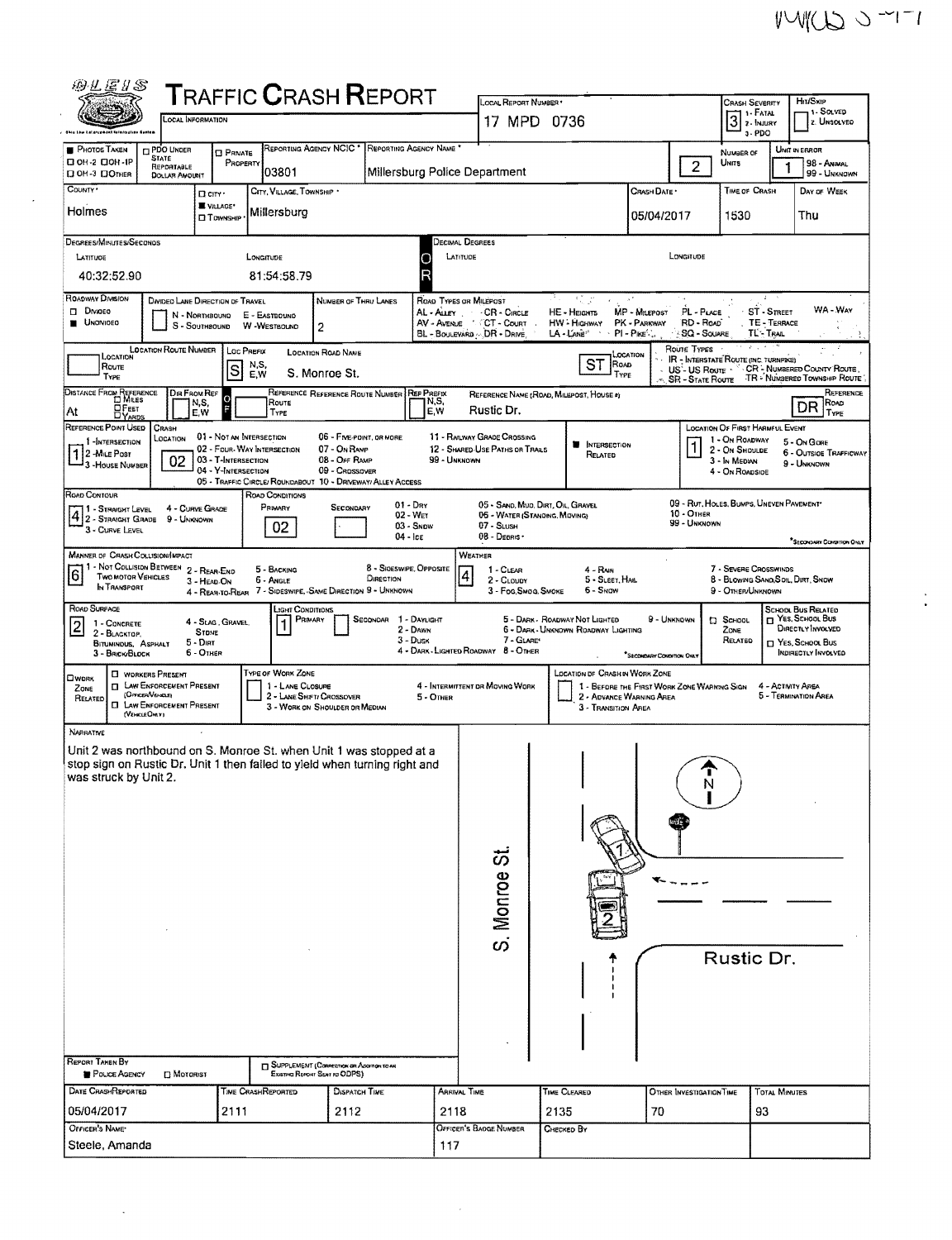|                                                            | ${\color{red} \bigcup}$ NIT                                             |                                                                          |                                                                             |                                                                                                                                                   |                                                                                                                  |                                                          |                                                                         |                                                                                                                                      |                                                                                                 |                                                                                                                         |                     |                                                                                    |                      |  |
|------------------------------------------------------------|-------------------------------------------------------------------------|--------------------------------------------------------------------------|-----------------------------------------------------------------------------|---------------------------------------------------------------------------------------------------------------------------------------------------|------------------------------------------------------------------------------------------------------------------|----------------------------------------------------------|-------------------------------------------------------------------------|--------------------------------------------------------------------------------------------------------------------------------------|-------------------------------------------------------------------------------------------------|-------------------------------------------------------------------------------------------------------------------------|---------------------|------------------------------------------------------------------------------------|----------------------|--|
|                                                            |                                                                         |                                                                          |                                                                             |                                                                                                                                                   |                                                                                                                  |                                                          |                                                                         |                                                                                                                                      | <b>LOCAL REPORT NUMBER</b><br>17 MPD 0736                                                       |                                                                                                                         |                     |                                                                                    |                      |  |
|                                                            |                                                                         |                                                                          |                                                                             |                                                                                                                                                   |                                                                                                                  |                                                          | OWNER PHONE NUMBER                                                      |                                                                                                                                      |                                                                                                 |                                                                                                                         |                     | <b>DAMAGE AREA</b>                                                                 |                      |  |
| UNIT NUMBER                                                | OWNER NAME: LAST, FIRST, MIDDLE ( C SAME AS DRIVER )                    |                                                                          |                                                                             |                                                                                                                                                   |                                                                                                                  |                                                          |                                                                         |                                                                                                                                      |                                                                                                 | DAMAGE SCALE                                                                                                            |                     | FRONT                                                                              |                      |  |
| OWNER ADDRESS: CITY, STATE, ZIP                            | Craycraft, Gerald, N                                                    |                                                                          |                                                                             |                                                                                                                                                   |                                                                                                                  |                                                          | 330-465-9348                                                            |                                                                                                                                      |                                                                                                 | $\overline{2}$                                                                                                          |                     | о                                                                                  |                      |  |
|                                                            | <b>OSAME AS DRIVER</b> )<br>14 Hillside Dr., Millersburg, OH, 44654     |                                                                          |                                                                             |                                                                                                                                                   |                                                                                                                  |                                                          |                                                                         |                                                                                                                                      |                                                                                                 | 1 - NONE                                                                                                                |                     | α                                                                                  |                      |  |
| LP STATE LICENSE PLATE NUMBER                              |                                                                         |                                                                          |                                                                             | <b>VEHICLE IDENTIFICATION NUMBER</b>                                                                                                              |                                                                                                                  |                                                          |                                                                         |                                                                                                                                      | # Occupants                                                                                     | 2 - MINOR                                                                                                               |                     |                                                                                    |                      |  |
| он<br>AM99TP                                               |                                                                         |                                                                          |                                                                             | 2G4WE587471223937                                                                                                                                 |                                                                                                                  |                                                          |                                                                         |                                                                                                                                      | 2                                                                                               | 3 - FUNCTIONAL                                                                                                          |                     | о<br>□                                                                             |                      |  |
| <b>VEHICLE YEAR</b><br>2007                                | <b>VEHICLE MAKE</b><br><b>Buick</b>                                     |                                                                          | Lacrosse                                                                    | VEHICLE MODEL                                                                                                                                     |                                                                                                                  |                                                          | SIL                                                                     | VEHICLE COLOR                                                                                                                        |                                                                                                 | 4 - DISABLING                                                                                                           |                     |                                                                                    |                      |  |
| PROOF OF<br>п.                                             | <b>INSURANCE COMPANY</b>                                                |                                                                          | <b>POLICY NUMBER</b>                                                        |                                                                                                                                                   |                                                                                                                  | <b>Towed By</b>                                          |                                                                         |                                                                                                                                      |                                                                                                 | 9 - UNKNOWN                                                                                                             |                     | ■<br>□                                                                             | ō                    |  |
| <b>INSURANCE</b><br>SHOWN                                  | Westfield National                                                      |                                                                          | WNP 7063692                                                                 |                                                                                                                                                   |                                                                                                                  |                                                          |                                                                         |                                                                                                                                      |                                                                                                 |                                                                                                                         |                     |                                                                                    |                      |  |
| CARRIER NAME, ADDRESS, CITY, STATE, ZIP                    |                                                                         |                                                                          |                                                                             |                                                                                                                                                   |                                                                                                                  |                                                          |                                                                         |                                                                                                                                      |                                                                                                 |                                                                                                                         |                     |                                                                                    | <b>CARRIER PHONE</b> |  |
| US DOT                                                     | VEHICLE WEIGHT GVWR/GCWR                                                |                                                                          | Cargo Booy Type                                                             |                                                                                                                                                   |                                                                                                                  |                                                          |                                                                         |                                                                                                                                      | <b>TRAFFICWAY DESCRIPTION</b>                                                                   |                                                                                                                         |                     |                                                                                    |                      |  |
|                                                            | 2 - 10,001 to 26,000k Las                                               | 1 - LESS THAN OR EQUAL TO 10K LBS                                        | 01                                                                          | 01 - No CARGO BODY TYPE/NOT APPLICABL 09 - POLE<br>02 - Bus/Van (9-15 Seats, Inc Driver)                                                          |                                                                                                                  | 10 - CARGO TANK                                          |                                                                         |                                                                                                                                      | 1 - Two-Way, Not Divideo                                                                        |                                                                                                                         |                     |                                                                                    |                      |  |
| HM PLACARD ID NO.                                          | 3 - MORE THAN 26,000 K LBS.                                             |                                                                          |                                                                             | 03 - Bus (16+ Seats, Inc Driver)<br>04 - VEHICLE TOWING ANOTHER VEHICLE                                                                           |                                                                                                                  | 11 - FLAT BED<br>12 - Dump                               |                                                                         |                                                                                                                                      |                                                                                                 | 2 - Two-Way, Not Divideo, Continuous Left Turn Lane<br>3 - Two-Way, Divided, UNPROTECTED (PAINTED OR GRASS >4FT.) MEDIA |                     |                                                                                    |                      |  |
|                                                            | HAZARDOUS MATERIAL                                                      |                                                                          | 05 - Logging<br>06 - INTERMODAL CONTAINER CHASIS                            | 13 - CONCRETE MIXER<br>14 - AUTO TRANSPORTER                                                                                                      |                                                                                                                  |                                                          | 4 - Two-Way, Divideo, Positive Median Barrier<br>5 - ONE-WAY TRAFFICWAY |                                                                                                                                      |                                                                                                 |                                                                                                                         |                     |                                                                                    |                      |  |
| <b>HM CLASS</b><br>NUMBER                                  | <b>n</b> Related                                                        |                                                                          | 07 - CARGO VAN/ENCLOSEO BOX<br>08 - GRAIN, CHIPS, GRAVEL                    | 15 - GARBAGE / REFUSE<br>99 - OTHER/UNKNOWN                                                                                                       |                                                                                                                  |                                                          | <b>I</b> Hit / Skip Unit                                                |                                                                                                                                      |                                                                                                 |                                                                                                                         |                     |                                                                                    |                      |  |
| NON-MOTORIST LOCATION PRIOR TO IMPACT                      |                                                                         | TYPE OF USE                                                              | UNIT TYPE                                                                   |                                                                                                                                                   |                                                                                                                  |                                                          |                                                                         |                                                                                                                                      |                                                                                                 |                                                                                                                         |                     |                                                                                    |                      |  |
|                                                            | 01 - INTERSECTION - MARKEO CROSSWAL<br>02 - INTERSECTION - No CROSSWALK | $\mathbf{1}$                                                             | 03                                                                          | PASSENGER VEHICLES (LESS THAN 9 PASSENGERS MED/HEAVY TRUCKS OR COMBO UNITS > 10K LES BUS/VAN/LIMO(9 OR MORE INCLUDING DRIVER)<br>01 - SUB-COMPACT |                                                                                                                  |                                                          |                                                                         |                                                                                                                                      |                                                                                                 |                                                                                                                         |                     | 13 - SINGLE UNIT TRUCK OR VAN ZAXLE, 6 TIRES 21 - BUS/VAN (9-15 SEATS, Inc DRIVER) |                      |  |
| 03 - INTERSECTION OTHER                                    | 04 - MIDBLOCK - MARKEO CROSSWALK                                        | 1 - PERSONAL                                                             |                                                                             | 02 - COMPACT                                                                                                                                      |                                                                                                                  |                                                          |                                                                         |                                                                                                                                      | 14 - SINGLE UNIT TRUCK: 3+ AXLES                                                                |                                                                                                                         |                     | 22 - Bus (16+ Sears, Inc Drever)                                                   |                      |  |
| 06 - BICYCLE LANE                                          | 05 - TRAVEL LANE - OTHER LOCATION                                       | 2 - COMMERCIAL                                                           | OR HIT/SKIP                                                                 | 99 - UNKNOWN 03 - MID SIZE<br>04 - Full Size                                                                                                      |                                                                                                                  |                                                          |                                                                         |                                                                                                                                      | 15 - SINGLE UNIT TRUCK / TRAILER                                                                |                                                                                                                         | Non-Motoriat        | 23 - ANIMAL WITH RIDER                                                             |                      |  |
| 07 - SHOULDER/ROADSIDE                                     |                                                                         | 3 - GOVERNMENT                                                           |                                                                             | 05 - MINIVAN<br>06 - Sport Utility Vehicle                                                                                                        |                                                                                                                  |                                                          | 16 - TRUCK/TRACTOR (BOBTAIL)<br>17 - TRACTOR/SEMI-TRAILER               |                                                                                                                                      |                                                                                                 |                                                                                                                         |                     | 24 - ANIMAL WITH BUGGY, WAGON, SURREY                                              |                      |  |
| 08 - SIDEWALK                                              | 09 - MEDIAN/CROSSING ISLAND                                             |                                                                          | 07 - Pickup<br>$08 - V_{AN}$                                                |                                                                                                                                                   |                                                                                                                  |                                                          | 19 - TRACTOR/TRIPLES                                                    | 25 - BICYCLE/PEDACYCLIST<br>18 - TRACTOR/DOUBLE<br>26 - PEDESTRIAN/SKATER<br>20 - OTHER MEDIHEAVY VEHICLE<br>27 - OTHER NON-MOTORIST |                                                                                                 |                                                                                                                         |                     |                                                                                    |                      |  |
| 10 - DRIVE WAY ACCESS                                      | 11 - Shared-Use Path or Trail                                           | <b>DIN EMERGENCY</b><br>RESPONSE                                         |                                                                             | 09 - MOTORCYCLE                                                                                                                                   |                                                                                                                  |                                                          |                                                                         |                                                                                                                                      |                                                                                                 |                                                                                                                         |                     |                                                                                    |                      |  |
| 99 - OTHER/UNKNOWN                                         | 12 - NON-TRAFFICWAY AREA                                                |                                                                          |                                                                             | 10 - MOTORIZED BICYCLE<br>11 - SNOWMOBILE/ATV                                                                                                     |                                                                                                                  |                                                          |                                                                         |                                                                                                                                      | HAS HM PLACARD                                                                                  |                                                                                                                         |                     |                                                                                    |                      |  |
| <b>SPECIAL FUNCTION 01 - NONE</b>                          |                                                                         | 09 - AMBULANCE                                                           |                                                                             | 12 - OTHER PASSENGER VEHICLE<br>17 - FARM VEHICLE                                                                                                 |                                                                                                                  | Most Damaged Area                                        |                                                                         |                                                                                                                                      |                                                                                                 |                                                                                                                         |                     | ACTION                                                                             |                      |  |
| 02 - TAXI<br>01                                            | 03 - RENTAL TRUCK (OVER 10K LBS)                                        | $10 -$ FIRE<br>11 - HIGHWAY/MAINTENANCE                                  |                                                                             | 18 - FARM EQUIPMENT<br>19 - Мотопноме                                                                                                             | 07                                                                                                               | $01 - None$                                              |                                                                         | 08 - LEFT SIDE<br>99 - UNKNOWN<br>09 - LEFT FRONT                                                                                    |                                                                                                 |                                                                                                                         |                     |                                                                                    | 1 - Non-Contact      |  |
|                                                            | 04 - Bus - School (Public or Private) 12 - Military                     | 13 - Pouce                                                               |                                                                             | 20 - Golf Cart                                                                                                                                    |                                                                                                                  | 03 - RIGHT FRONT                                         | 02 - CENTER FRONT                                                       |                                                                                                                                      | 10 - TOP AND WINDOWS                                                                            |                                                                                                                         |                     | 4 2 - Non-Collision<br>3 - STRIKING                                                |                      |  |
| 05 - Bus - Transit<br>06 - Bus - CHARTER                   | 21 - Tran                                                               | 22 - OTHER (EXPLAIN IN NARRATIVE)                                        |                                                                             | MPACT ARE 04 - RIGHT SIDE<br>05 - RIGHT REAR                                                                                                      |                                                                                                                  |                                                          | 11 - UNDERCARRIAGE<br>12 - LOAD/TRAILER                                 |                                                                                                                                      |                                                                                                 | 4 - STRUCK                                                                                                              | 5 - STRIKING/STRUCK |                                                                                    |                      |  |
|                                                            | 07 - Bus - SHUTTLE<br>08 - Bus - OTHER                                  | 15 - OTHER GOVERNMENT<br>16 - CONSTRUCTION EOIP.                         |                                                                             | 07                                                                                                                                                | 06 - REAR CENTER<br>07 - LEFT REAR                                                                               |                                                          |                                                                         | 13 - TOTAL (ALL AREAS)<br>14 - OTHER                                                                                                 |                                                                                                 |                                                                                                                         | 9 - UNKNOWN         |                                                                                    |                      |  |
| PRE- CRASH ACTIONS                                         |                                                                         |                                                                          |                                                                             |                                                                                                                                                   |                                                                                                                  |                                                          |                                                                         |                                                                                                                                      |                                                                                                 |                                                                                                                         |                     |                                                                                    |                      |  |
| 05                                                         | <b>MOTORIST</b>                                                         |                                                                          |                                                                             |                                                                                                                                                   |                                                                                                                  | NON-MOTORIST                                             |                                                                         |                                                                                                                                      |                                                                                                 |                                                                                                                         |                     |                                                                                    |                      |  |
|                                                            | 01 - STRAIGHT AHEAD<br>02 - BACKING                                     | 07 - MAKING U-TURN<br>08 - ENTERING TRAFFIC LANE                         |                                                                             | 13 - NEGOTIATING A CURVE<br>14 - OTHER MOTORIST ACTIG                                                                                             |                                                                                                                  |                                                          |                                                                         |                                                                                                                                      | 15 - ENTERING OR CROSSING SPECIFIED LOCATIO<br>16 - WALKING, RUNNING, JOGGING, PLAYING, CYCLING |                                                                                                                         |                     | 21 - OTHER NON-MOTORIST ACTION                                                     |                      |  |
| 99 - UNKNOWN                                               | 03 - CHANGING LANES<br>04 - OVERTAKING/PASSING                          | 09 - LEAVING TRAFFIC LANE<br>10 - PARKEO                                 |                                                                             | 17 - WORKING<br>18 - PUSHING VEHICLE                                                                                                              |                                                                                                                  |                                                          |                                                                         |                                                                                                                                      |                                                                                                 |                                                                                                                         |                     |                                                                                    |                      |  |
|                                                            | 05 - MAKING RIGHT TURN<br>06 - MAKING LEFT TURN                         | 11 - SLOWING OR STOPPED IN TRAFFIC<br>12 - DRIVERLESS                    |                                                                             |                                                                                                                                                   |                                                                                                                  |                                                          | 20 - Standing                                                           |                                                                                                                                      | 19 - APPROACHING OR LEAVING VEHICLE                                                             |                                                                                                                         |                     |                                                                                    |                      |  |
| <b>CONTRIBUTING CIRCUMSTANCE</b>                           |                                                                         |                                                                          |                                                                             |                                                                                                                                                   |                                                                                                                  |                                                          |                                                                         |                                                                                                                                      |                                                                                                 | <b>VEHICLE DEFECTS</b>                                                                                                  |                     |                                                                                    |                      |  |
| PRIMARY                                                    | MOTORIST<br>01 - None                                                   |                                                                          | 11 - IMPROPER BACKING                                                       |                                                                                                                                                   | NON-MOTORIST                                                                                                     | 22 - None                                                |                                                                         |                                                                                                                                      |                                                                                                 |                                                                                                                         |                     | 01 - TURN SIGNALS<br>02 - HEAD LAMPS                                               |                      |  |
| 02                                                         | 02 - FAILURE TO YIELD<br>03 - RAN RED LIGHT                             |                                                                          | 12 - IMPROPER START FROM PARKEO POSITION<br>13 - STOPPED OR PARKED LLEGALLY |                                                                                                                                                   |                                                                                                                  | 23 - IMPROPER CROSSING<br>24 - DARTING                   |                                                                         |                                                                                                                                      |                                                                                                 |                                                                                                                         | 03 - Tail Lamps     |                                                                                    |                      |  |
| SECONDARY                                                  | 04 - RAN STOP SIGN<br>05 - Exceepeo Speep Limit                         |                                                                          |                                                                             | 14 - OPERATING VEHICLE IN NEGLIGENT MANNER                                                                                                        | 25 - LYING AND/OR ILLEGALLY IN ROADWAY<br>26 - FALURE TO YIELD RIGHT DF WAY                                      |                                                          |                                                                         |                                                                                                                                      |                                                                                                 | 04 - BRAKES<br>05 - STEERING                                                                                            |                     |                                                                                    |                      |  |
|                                                            | 06 - Unsafe Speed<br>07 - IMPROPER TURN                                 |                                                                          | 16 - WRONG SIDE/WRONG WAY                                                   | 15 - Swering to Avoid (Due to External Conditions)<br>27 - NOT VISIBLE (DARK CLOTHING)                                                            |                                                                                                                  |                                                          |                                                                         |                                                                                                                                      |                                                                                                 | 06 - TIRE BLOWOUT<br>07 - WORN OR SLICK TIRES                                                                           |                     |                                                                                    |                      |  |
|                                                            | 08 - LEFT OF CENTER                                                     |                                                                          | 17 - FALURE TO CONTROL<br><b>18 - VISION OBSTRUCTION</b>                    |                                                                                                                                                   | 28 - INATTENTIVE<br>08 - TRAILER EQUIPMENT DEFECTIVE<br>29 - FAILURE TO OBEY TRAFFIC SIGNS<br>09 - MOTOR TROUBLE |                                                          |                                                                         |                                                                                                                                      |                                                                                                 |                                                                                                                         |                     |                                                                                    |                      |  |
| 99 - UNKNOWN                                               | 09 - FOLLOWED TOO CLOSELY/ACDA<br>10 - IMPROPER LANE CHANGE             |                                                                          | 19 - OPERATING DEFECTIVE EQUIPMENT<br>20 - LOAD SHIFTING/FALLING/SPILLING   |                                                                                                                                                   |                                                                                                                  | /SIGNALS/OFFICER<br>30 - Wrong Side of the Road          |                                                                         |                                                                                                                                      |                                                                                                 |                                                                                                                         |                     | 10 - DISABLED FROM PRIOR ACCIDENT<br>11 - OTHER DEFECTS                            |                      |  |
|                                                            | <b>/PASSING/OFF ROAD</b>                                                |                                                                          | 21 - OTHER IMPROPER ACTION                                                  |                                                                                                                                                   |                                                                                                                  | 31 - OTHER NON-MOTORIST ACTION                           |                                                                         |                                                                                                                                      |                                                                                                 |                                                                                                                         |                     |                                                                                    |                      |  |
| <b>SEQUENCE OF EVENTS</b>                                  | з                                                                       | 5<br>6                                                                   |                                                                             | <b>NON-COLLISION EVENTS</b><br>01 - Overturn/Rollover                                                                                             |                                                                                                                  | 06 - EQUIPMENT FAILURE                                   |                                                                         |                                                                                                                                      |                                                                                                 | 10 - CROSS MEDIAN                                                                                                       |                     |                                                                                    |                      |  |
| 20<br>FIRST                                                | Mosi                                                                    |                                                                          |                                                                             | 02 - FIRE/EXPLOSION<br>03 - IMMERSION                                                                                                             |                                                                                                                  | 07 - SEPARATION OF UNITS                                 | (BLOWN TIRE, BRAKE FALURE, ETC)                                         |                                                                                                                                      |                                                                                                 | 11 - Cross CENTER LINE<br>OPPOSITE DIRECTION OF TRAVEL                                                                  |                     |                                                                                    |                      |  |
| HARMFUL                                                    | Nosi 1<br>EVENT                                                         | 99 - UNKNOWN                                                             |                                                                             | 04 - JACKKNIFE<br>05 - CARGO/EQUIPMENT LOSS OR SHIFT 09 - RAN OFF ROAD LEFT                                                                       |                                                                                                                  | 08 - RAN OFF ROAD RIGHT                                  |                                                                         |                                                                                                                                      |                                                                                                 | 12 - DOWNHEL RUNAWAY<br>13 - OTHER NON-COLLISION                                                                        |                     |                                                                                    |                      |  |
| EVENT                                                      |                                                                         |                                                                          |                                                                             | COLLISION WITH FIXEO, OBJECT                                                                                                                      |                                                                                                                  |                                                          |                                                                         |                                                                                                                                      |                                                                                                 |                                                                                                                         |                     |                                                                                    |                      |  |
| 14 - PEDESTRIAN                                            | COLLISION WITH PERSON, VEHICLE OR OBJECT NOT FIXED                      | 21 - PARKED MOTOR VEHICLE                                                |                                                                             | 25 - IMPACT ATTENUATOR/CRASH CUSHION33 - MEDIAN CABLE BARRIER<br>26 - BRIDGE OVERHEAD STRUCTURE                                                   |                                                                                                                  | 34 - MEDIAN GUARDRAIL BARRIER                            |                                                                         |                                                                                                                                      |                                                                                                 | 41 - OTHER POST, POLE<br>OR SUPPORT                                                                                     |                     | <b>48 - TREE</b><br>49 - FIRE HYDRANT                                              |                      |  |
| 15 - PEDALCYCLE                                            |                                                                         | 22 - WORK ZONE MAINTENANCE EQUIPMENT                                     |                                                                             | 27 - BRIDGE PIER OR ABUTMENT                                                                                                                      |                                                                                                                  | 35 - MEDIAN CONCRETE BARRIER                             |                                                                         |                                                                                                                                      | 42 - CULVERT                                                                                    |                                                                                                                         |                     | 50 - WDRK ZONE MAINTENANCE                                                         |                      |  |
| 16 - RAILWAY VEHICLE (TRAIN, ENGINE)<br>17 - Animal - Farm |                                                                         | 23 - STRUCK BY FALLING, SHIFTING CARGO<br>OR ANYTHING SET IN MOTION BY A |                                                                             | 28 - BRIDGE PARAPET<br>29 - BRIDGE RAIL                                                                                                           |                                                                                                                  | 36 - MEDIAN OTHER BARRIER<br>37 - TRAFFIC SIGN POST      |                                                                         |                                                                                                                                      | 43 - Curs<br>44 - Dітсн                                                                         |                                                                                                                         |                     | EQUIPMENT<br>51 - WALL, BULDING, TUNNEL                                            |                      |  |
| 18 - Animal - Deer<br>19 - ANIMAL - OTHER                  |                                                                         | <b>MOTOR VEHICLE</b><br>24 - OTHER MOVABLE OBJECT                        |                                                                             | 30 - GUARDRAIL FACE<br>31 - GUARDRAILEND                                                                                                          |                                                                                                                  | 38 - OVERHEAD SIGN POST<br>39 - LIGHT/LUMINARIES SUPPORT |                                                                         |                                                                                                                                      | 46 - FENCE                                                                                      | 45 - EMBANKMENT                                                                                                         |                     | 52 - OTHER FIXED OBJECT                                                            |                      |  |
| 20 - MOTOR VEHICLE IN TRANSPORT                            |                                                                         |                                                                          |                                                                             | 32 - PORTABLE BARRIER                                                                                                                             |                                                                                                                  | 40 - UTILITY POLE                                        |                                                                         |                                                                                                                                      | 47 - MAILBOX                                                                                    |                                                                                                                         |                     |                                                                                    |                      |  |
| <b>UNIT SPEED</b>                                          | Postep Speep                                                            | Traffic Control<br>01 - No CONTROLS                                      |                                                                             | 07 - RAILROAD CROSSBUCKS                                                                                                                          |                                                                                                                  | 13 - Crosswalk LINES                                     |                                                                         | UNIT DIRECTION                                                                                                                       |                                                                                                 | 1 - North                                                                                                               |                     | 5 - NORTHEAST                                                                      | 9 - UNKNOWN          |  |
| 10                                                         | 25<br>02                                                                | 02 - S TOP SIGN<br>03 - YIELD SIGN                                       |                                                                             | 08 - RAILROAD FLASHERS                                                                                                                            | $15 - O$ THER                                                                                                    | 14 - WALK/DON'T WALK                                     |                                                                         | <b>FROM</b>                                                                                                                          | To                                                                                              | $2 -$ South<br>$3 - E$ AST                                                                                              |                     | 6 - Northwest<br>7 - SOUTHEAST                                                     |                      |  |
| $\square$ Stateo                                           |                                                                         | 04 - TRAFFIC SIGNAL                                                      |                                                                             | 09 - R AILROAD GATES<br>10 - COSTRUCTION BARRICADE                                                                                                | 16 - Not Reported                                                                                                |                                                          |                                                                         |                                                                                                                                      |                                                                                                 | 4 - West                                                                                                                |                     | 8 - SOUTHWEST                                                                      |                      |  |
| <b>ESTIMATED</b>                                           |                                                                         | 05 - Traffic Flashers<br>06 - School Zone                                |                                                                             | 11 - PERSON (FLAGGER, OFFICER<br><b>12 - PAVEMENT MARKINGS</b>                                                                                    |                                                                                                                  |                                                          |                                                                         |                                                                                                                                      |                                                                                                 |                                                                                                                         |                     |                                                                                    |                      |  |

 $\mathcal{L}^{\text{max}}_{\text{max}}$  and  $\mathcal{L}^{\text{max}}_{\text{max}}$ 

 $\mathcal{L}^{\text{max}}_{\text{max}}$  ,  $\mathcal{L}^{\text{max}}_{\text{max}}$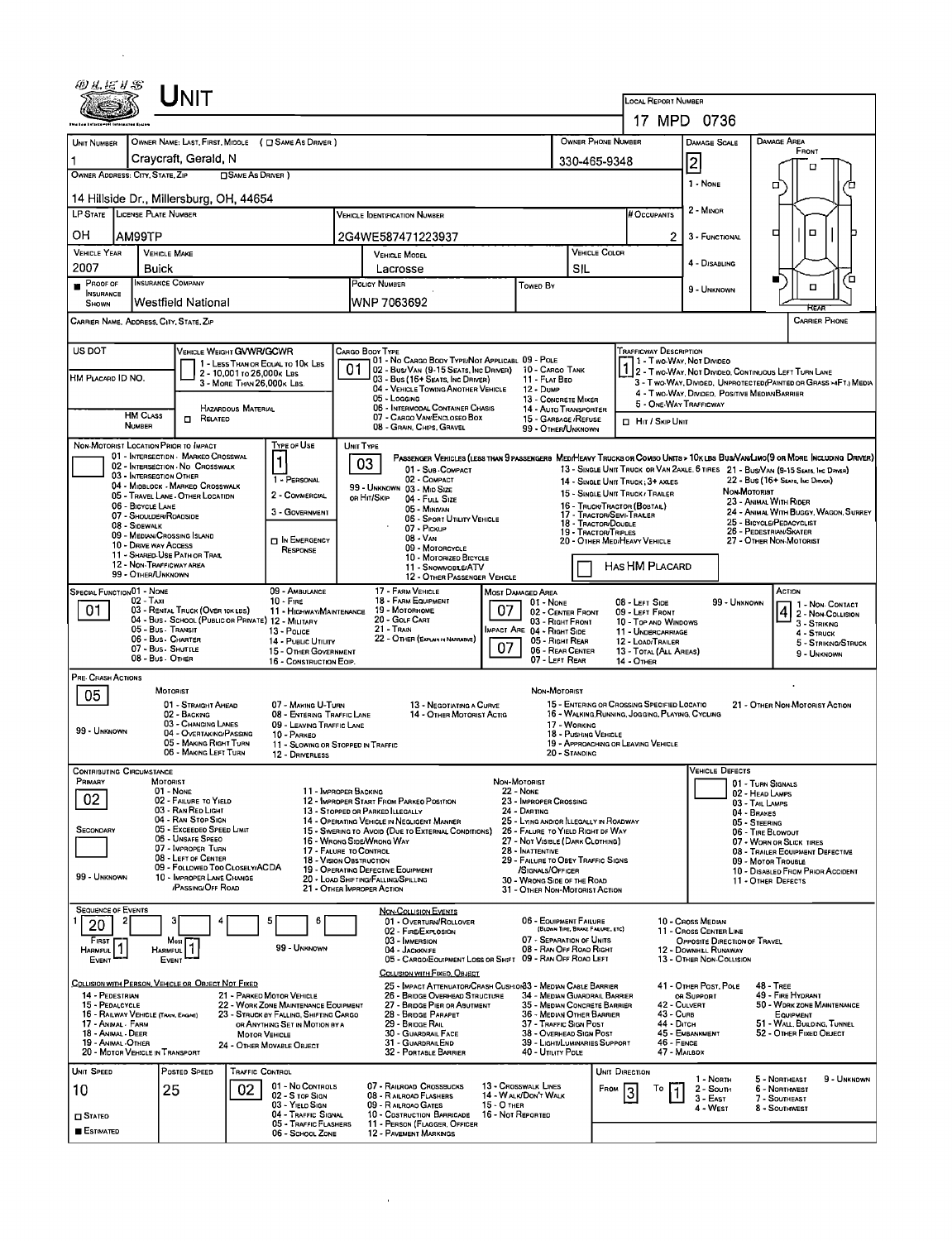|                                                                              | Unit                                                                                    |                                                                      |                                                                                                  |                                                                            |                                                            |                                                                                             |                                                                                                               |                                                                                                                                                                                                                     |  |  |  |
|------------------------------------------------------------------------------|-----------------------------------------------------------------------------------------|----------------------------------------------------------------------|--------------------------------------------------------------------------------------------------|----------------------------------------------------------------------------|------------------------------------------------------------|---------------------------------------------------------------------------------------------|---------------------------------------------------------------------------------------------------------------|---------------------------------------------------------------------------------------------------------------------------------------------------------------------------------------------------------------------|--|--|--|
|                                                                              |                                                                                         |                                                                      | LOCAL REPORT NUMBER<br>17 MPD 0736                                                               |                                                                            |                                                            |                                                                                             |                                                                                                               |                                                                                                                                                                                                                     |  |  |  |
|                                                                              |                                                                                         |                                                                      |                                                                                                  |                                                                            |                                                            |                                                                                             |                                                                                                               |                                                                                                                                                                                                                     |  |  |  |
| <b>UNIT NUMBER</b><br>Miller, Robin, Lynn                                    | OWNER NAME: LAST, FIRST. MIDDLE ( C SAME AS DRIVER )                                    |                                                                      |                                                                                                  |                                                                            | OWNER PHONE NUMBER                                         |                                                                                             | <b>DAMAGE SCALE</b>                                                                                           | <b>DAMAGE AREA</b><br>FRONT                                                                                                                                                                                         |  |  |  |
| 2<br>OWNER ADDRESS: CITY, STATE, ZIP                                         | □ SAME AS DRIVER)                                                                       |                                                                      |                                                                                                  |                                                                            | 740-610-3176                                               |                                                                                             | $\vert$ 2                                                                                                     | п                                                                                                                                                                                                                   |  |  |  |
| 510 N. Main St. , Killbuck, OH, 44637                                        |                                                                                         |                                                                      |                                                                                                  |                                                                            |                                                            |                                                                                             | 1 - NONE                                                                                                      | ם                                                                                                                                                                                                                   |  |  |  |
| LP STATE LICENSE PLATE NUMBER                                                |                                                                                         |                                                                      | <b>VEHICLE IDENTIFICATION NUMBER</b>                                                             |                                                                            |                                                            | # Occupants                                                                                 | 2 - MINOR                                                                                                     |                                                                                                                                                                                                                     |  |  |  |
| OН<br>GYZ3982                                                                |                                                                                         |                                                                      | 1GKDT13S122512888                                                                                |                                                                            |                                                            |                                                                                             | 3 - FUNCTIONAL                                                                                                | $\Box$<br>□                                                                                                                                                                                                         |  |  |  |
| <b>VEHICLE YEAR</b><br><b>VEHICLE MAKE</b>                                   |                                                                                         |                                                                      | <b>VEHICLE MODEL</b>                                                                             |                                                                            | VEHICLE COLOR                                              |                                                                                             | 4 - DISABLING                                                                                                 |                                                                                                                                                                                                                     |  |  |  |
| 2002<br>GMC<br><b>INSURANCE COMPANY</b><br>PROOF OF                          |                                                                                         |                                                                      | Other<br>POLICY NUMBER                                                                           | Towed By                                                                   | <b>BLU</b>                                                 |                                                                                             |                                                                                                               | ם<br>α                                                                                                                                                                                                              |  |  |  |
| <b>NSURANCE</b><br>SHOWN                                                     | Alfa Specialty Ins.                                                                     |                                                                      | 14-34-009327509                                                                                  |                                                                            |                                                            |                                                                                             | 9 - Unknown                                                                                                   | ο                                                                                                                                                                                                                   |  |  |  |
| CARRIER PHONE<br>CARRIER NAME, ADORESS, CITY, STATE, ZIP                     |                                                                                         |                                                                      |                                                                                                  |                                                                            |                                                            |                                                                                             |                                                                                                               |                                                                                                                                                                                                                     |  |  |  |
| US DOT                                                                       |                                                                                         |                                                                      | CARGO BOOY TYPE                                                                                  |                                                                            |                                                            | TRAFFICWAY DESCRIPTION                                                                      |                                                                                                               |                                                                                                                                                                                                                     |  |  |  |
|                                                                              | VEHICLE WEIGHT GVWR/GCWR<br>1 - LESS THAN OR EQUAL TO 10K LBS                           | 01                                                                   | 01 - No CARGO BODY TYPE/NOT APPLICABL 09 - POLE<br>02 - Bus/VAN (9-15 SEATS, INC DRIVER)         |                                                                            | 10 - CARGO TANK                                            | 1 - Two-Way, Not Divideo                                                                    |                                                                                                               | 2 - Two-Way, Not Divided, Continuous Left Turn Lane                                                                                                                                                                 |  |  |  |
| HM PLACARD ID NO.                                                            | 2 - 10,001 to 26,000x Las<br>3 - MORE THAN 26,000K LBS.                                 |                                                                      | 03 - Bus (16+ Seats, Inc Driver)<br>04 - VEHICLE TOWING ANOTHER VEHICLE                          | 11 - FLAT BEO<br>12 - Dump                                                 |                                                            |                                                                                             |                                                                                                               | 3 - Two-WAY, DIVIDED, UNPROTECTED (PAINTED OR GRASS >4FT.) MEDIA                                                                                                                                                    |  |  |  |
|                                                                              | HAZARDOUS MATERIAL                                                                      |                                                                      | 05 - Logging<br>06 - INTERMODAL CONTAINER CHASIS                                                 |                                                                            | 13 - CONCRETE MIKER<br>14 - AUTO TRANSPORTER               |                                                                                             | 4 - Two-Way, Divided, Positive Median Barrier<br>5 - ONE-WAY TRAFFICWAY                                       |                                                                                                                                                                                                                     |  |  |  |
| <b>HM CLASS</b><br><b>NUMBER</b>                                             | $\Box$<br>RELATED                                                                       |                                                                      | 07 - CARGO VAN/ENCLOSED BOX<br>08 - GRAIN, CHIPS, GRAVEL                                         |                                                                            | 15 - GARBAGE /REFUSE<br>99 - OTHER/UNKNOWN                 |                                                                                             | HIT / SKIP UNIT                                                                                               |                                                                                                                                                                                                                     |  |  |  |
| NON-MOTORIST LOCATION PRIOR TO IMPACT<br>01 - INTERSECTION - MARKED CROSSWAL | Type of Use                                                                             |                                                                      | UNIT TYPE                                                                                        |                                                                            |                                                            |                                                                                             |                                                                                                               |                                                                                                                                                                                                                     |  |  |  |
| 02 - INTERSECTION - NO CROSSWALK<br>03 - INTERSECTION OTHER                  |                                                                                         |                                                                      | 06<br>01 - Sub-COMPACT<br>02 - CDMPACT                                                           |                                                                            |                                                            |                                                                                             |                                                                                                               | PASSENGER VEHICLES (LESS THAN 9 PASSENGERS MEDIMEAVY TRUCKS OR COMBO UNITS > 10K LBS BUS/VAN/LIMO(9 OR MORE INCLUDING DRIVER)<br>13 - SINGLE UNIT TRUCK OR VAN 2AXLE, 6 TIRES 21 - BUS/VAN (9-15 SEATS, INC DRIVER) |  |  |  |
| 04 - MIDBLOCK - MARKEO CROSSWALK<br>05 - TRAVEL LANE - OTHER LOCATION        | 1 - PERSONAL<br>2 - COMMERCIAL                                                          | 14 - SINGLE UNIT TRUCK: 3+ AXLES<br>15 - SINGLE UNIT TRUCK / TRAILER |                                                                                                  | 22 - Bus (16+ Seats, Inc Driver)<br>NON-MOTORIST                           |                                                            |                                                                                             |                                                                                                               |                                                                                                                                                                                                                     |  |  |  |
| 06 - BICYCLE LANE<br>07 - SHOULDER/ROADSIDE                                  |                                                                                         | 3 - GOVERNMENT                                                       | or Hit/Skip<br>04 - Futt Size<br>05 - Minivan<br>06 - Sport UTILITY VEHICLE                      |                                                                            | 16 - TRUCK/TRACTOR (BOBTAIL)<br>17 - TRACTOR/SEMI-TRAILER  | 23 - ANIMAL WITH RIDER<br>24 - ANIMAL WITH BUGGY, WAGON, SURREY                             |                                                                                                               |                                                                                                                                                                                                                     |  |  |  |
| 08 - Sidewalk<br>09 - MEOIAN/CROSSING ISLAND                                 |                                                                                         |                                                                      | 18 - TRACTOR/DOUBLE<br>07 - Pickup<br>19 - TRACTOR/TRIPLES<br>08 - VAN                           |                                                                            |                                                            |                                                                                             | 25 - BICYCLE/PEDACYCLIST<br>26 - PEOESTRIAN/SKATER<br>20 - OTHER MEDIHEAVY VEHICLE<br>27 - OTHER NON-MOTORIST |                                                                                                                                                                                                                     |  |  |  |
| 10 - DRIVE WAY ACCESS<br>11 - Shared Use Path or Trail                       |                                                                                         | IN EMERGENCY<br>RESPONSE                                             | 09 - MOTORCYCLE<br>10 - MOTORIZEO BICYCLE                                                        |                                                                            |                                                            |                                                                                             |                                                                                                               |                                                                                                                                                                                                                     |  |  |  |
| 12 - NON-TRAFFICWAY AREA<br>99 - OTHER/UNKNOWN                               |                                                                                         |                                                                      | 11 - SNOWMOBILE/ATV<br>12 - OTHER PASSENGER VEHICLE                                              |                                                                            |                                                            | HAS HM PLACARD                                                                              |                                                                                                               |                                                                                                                                                                                                                     |  |  |  |
| <b>SPECIAL FUNCTION 01 - NONE</b><br>02 - Taxi                               | $10 -$ Fire                                                                             | 09 - AMBULANCE                                                       | 17 - FARM VEHICLE<br>18 - FARM EQUIPMENT                                                         | MOST DAMAGED AREA<br>01 - NONE                                             |                                                            |                                                                                             | ACTION<br>O8 - LEFT SIDE<br>99 - UNKNOWN                                                                      |                                                                                                                                                                                                                     |  |  |  |
| 01                                                                           | 03 - RENTAL TRUCK (OVER 10K LBS)<br>04 - Bus - SCHODL (PUBLIC OR PRIVATE) 12 - MILITARY | 11 - HIGHWAY/MAINTENANCE                                             | 19 - Мотовноме<br>20 - GOLF CART                                                                 | 03                                                                         | 02 - CENTER FRONT<br>03 - RIGHT FRONT                      | 09 - LEFT FRONT<br>10 - TOP AND WINDOWS                                                     |                                                                                                               | 1 - Non-Contact<br>3 2 - Non-Contact                                                                                                                                                                                |  |  |  |
| 05 - Bus - Transit<br>06 - Bus - Charter                                     | 13 - Poutce                                                                             | 14 - PUBLIC UTILITY                                                  | 21 - Tran<br>22 - OTHER (EXPLAN IN NARRATIVE)                                                    | MPACT ARE 04 - RIGHT SIDE                                                  | 05 - Right Rear                                            | 11 - UNDERCARRIAGE<br>12 - LOAD/TRAILER                                                     |                                                                                                               | 3 - STRIKING<br>4 STRUCK<br>5 - STRIKING/STRUCK                                                                                                                                                                     |  |  |  |
| 07 - Bus - SHUTTLE<br>08 - Bus - OTHER                                       |                                                                                         | 15 - OTHER GOVERNMENT<br>16 - CONSTRUCTION EQIP.                     |                                                                                                  | 03                                                                         | 06 - REAR CENTER<br>07 - LEFT REAR                         | 13 - TOTAL (ALL AREAS)<br>14 - OTHER                                                        |                                                                                                               | 9 - UNKNOWN                                                                                                                                                                                                         |  |  |  |
| PRE- CRASH ACTIONS                                                           |                                                                                         |                                                                      |                                                                                                  |                                                                            |                                                            |                                                                                             |                                                                                                               |                                                                                                                                                                                                                     |  |  |  |
| MOTORIST<br>01                                                               | 01 - STRAIGHT AHEAD                                                                     | 07 - MAKING U-TURN                                                   | 13 - NEGOTIATING A CURVE                                                                         |                                                                            | NON-MOTORIST                                               | 15 - ENTERING OR CROSSING SPECIFIED LOCATIO                                                 |                                                                                                               | 21 - OTHER NON-MOTORIST ACTION                                                                                                                                                                                      |  |  |  |
|                                                                              | 02 - BACKING<br>03 - CHANGING LANES                                                     | 08 - ENTERING TRAFFIC LANE<br>09 - LEAVING TRAFFIC LANE              | 14 - OTHER MOTORIST ACTIO                                                                        |                                                                            | 17 - WDRKING                                               | 16 - WALKING, RUNNING, JOGGING, PLAYING, CYCLING                                            |                                                                                                               |                                                                                                                                                                                                                     |  |  |  |
| 99 - UNKNOWN                                                                 | 04 - OVERTAKING/PASSING<br>10 - PARKED<br>05 - MAKING RIGHT TURN                        | 11 - Slowing or Stopped in Traffic                                   |                                                                                                  |                                                                            | 18 - PUSHING VEHICLE                                       | 19 - APPROACHING OR LEAVING VEHICLE                                                         |                                                                                                               |                                                                                                                                                                                                                     |  |  |  |
| <b>CONTRIBUTING CIRCUMSTANCE</b>                                             | 06 - MAKING LEFT TURN                                                                   | 12 - DRIVERLESS                                                      |                                                                                                  |                                                                            | 20 - STANDING                                              |                                                                                             | <b>VEHICLE DEFECTS</b>                                                                                        |                                                                                                                                                                                                                     |  |  |  |
| Primary<br><b>MOTORIST</b><br>$01 - None$                                    |                                                                                         | 11 - IMPROPER BACKING                                                |                                                                                                  | NON-MOTORIST<br><b>22 - NONE</b>                                           |                                                            |                                                                                             |                                                                                                               | 01 - TURN SIGNALS                                                                                                                                                                                                   |  |  |  |
| 01                                                                           | 02 - FAILURE TO YIELD<br>03 - RAN RED LIGHT                                             |                                                                      | 12 - IMPROPER START FROM PARKED POSITION<br>13 - Stopped or Parked Illegally                     | 23 - IMPROPER CROSSING<br>24 - DARTING                                     |                                                            |                                                                                             |                                                                                                               | 02 - HEAD LAMPS<br>03 - TAIL LAMPS                                                                                                                                                                                  |  |  |  |
| SECONDARY                                                                    | 04 - RAN STOP SIGN<br>05 - Exceeped Speed Limit                                         |                                                                      | 14 - OPERATING VEHICLE IN NEGLIGENT MANNER<br>15 - SWERING TO AVOID (DUE TO EXTERNAL CONDITIONS) | 25 - LYING AND/OR LLEGALLY IN ROADWAY<br>26 - FALURE TO YIELO RIGHT OF WAY |                                                            |                                                                                             |                                                                                                               | 04 - BRAKES<br>05 - STEERING<br>06 - TIRE BLOWOUT                                                                                                                                                                   |  |  |  |
|                                                                              | 06 - Unsafe Speed<br>07 - IMPROPER TURN                                                 | 16 - WRONG SIDE/WRONG WAY<br>17 - FALURE TO CONTROL                  |                                                                                                  | 28 - INATTENTME                                                            | 27 - NOT VISELE (DARK CLOTHING)                            |                                                                                             |                                                                                                               | 07 - WORN OR SLICK TIRES                                                                                                                                                                                            |  |  |  |
|                                                                              | 08 - LEFT OF CENTER<br>09 - FOLLOWED TOO CLOSELY/ACDA                                   | 18 - Vision Oastruction                                              | 19 - OPERATING DEFECTIVE EQUIPMENT                                                               | /SIGNALS/OFFICER                                                           | 29 - FAILURE TO OBEY TRAFFIC SIGNS                         | 08 - TRAILER EQUIPMENT DEFECTIVE<br>09 - MOTOR TROUBLE<br>10 - DISABLED FROM PRIOR ACCIDENT |                                                                                                               |                                                                                                                                                                                                                     |  |  |  |
| 99 - UNKNOWN                                                                 | 10 - IMPROPER LANE CHANGE<br>/PASSING/OFF ROAD                                          | 21 - OTHER IMPROPER ACTION                                           | 20 - LOAD SHIFTING/FALLING/SPILLING                                                              | 31 - OTHER NON-MOTORIST ACTION                                             | 30 - WRONG SIDE OF THE ROAD                                |                                                                                             |                                                                                                               | 11 - OTHER DEFECTS                                                                                                                                                                                                  |  |  |  |
| <b>SEQUENCE OF EVENTS</b>                                                    |                                                                                         |                                                                      | <b>NON-COLLISION EVENTS</b>                                                                      |                                                                            |                                                            |                                                                                             |                                                                                                               |                                                                                                                                                                                                                     |  |  |  |
| 20                                                                           |                                                                                         |                                                                      | 01 - OVERTURN/ROLLOVER<br>02 - FIRE/EXPLOSION                                                    |                                                                            | 06 - EQUIPMENT FAILURE<br>(BLOWN TIRE, BRAKE FAILURE, ETC) |                                                                                             | 10 - Cross Meoran<br>11 - CROSS CENTER LINE                                                                   |                                                                                                                                                                                                                     |  |  |  |
| First<br>Most<br><b>HARMFUL</b><br><b>HARMFUL</b>                            |                                                                                         | 99 - UNKNOWN                                                         | 03 - IMMERSION<br>04 - JACKKNIFE                                                                 |                                                                            | 07 - SEPARATION OF UNITS<br>08 - RAN OFF ROAD RIGHT        |                                                                                             | OPPOSITE DIRECTION OF TRAVEL<br>12 - DOWNHEL RUNAWAY                                                          |                                                                                                                                                                                                                     |  |  |  |
| EVENT<br>EVENT                                                               |                                                                                         |                                                                      | 05 - CARGO/EQUIPMENT LOSS OR SHIFT 09 - RAN OFF ROAD LEFT<br>COLLISION WITH FIXED, OBJECT        |                                                                            |                                                            |                                                                                             | 13 - OTHER NON-COLLISION                                                                                      |                                                                                                                                                                                                                     |  |  |  |
| COLLISION WITH PERSON, VEHICLE OR OBJECT NOT FIXED<br>14 - PEDESTRIAN        | 21 - PARKED MOTOR VEHICLE                                                               |                                                                      | 25 - IMPACT ATTENUATOR/CRASH CUSHIONS3 - MEDIAN CABLE BARRIER<br>26 - BRIDGE OVERHEAD STRUCTURE  |                                                                            | 34 - Median Guardrail Barrier                              |                                                                                             | 41 - OTHER POST, POLE<br>OR SUPPORT                                                                           | 48 - TREE<br>49 - FIRE HYDRANT                                                                                                                                                                                      |  |  |  |
| 15 - PEOALCYCLE<br>16 - RAILWAY VEHICLE (TRAIN, ENGINE)                      | 22 - WORK ZONE MAINTENANCE EDUIPMENT<br>23 - STRUCK BY FALLING, SHIFTING CARGO          |                                                                      | 27 - BRIDGE PIER OR ABUTMENT<br>28 - BRIODE PARAPET                                              |                                                                            | 35 - Median Concrete Barrier<br>36 - MEDIAN OTHER BARRIER  | 43 - Cuna                                                                                   | 42 - CULVERT                                                                                                  | 50 - WORK ZONE MAINTENANCE<br>EQUIPMENT                                                                                                                                                                             |  |  |  |
| 17 - Animal - Farm<br>18 - ANIMAL - DEER                                     | OR ANYTHING SET IN MOTION BY A<br><b>MOTOR VEHICLE</b>                                  |                                                                      | 29 - BRIDGE RAIL<br>30 - GUARDRAIL FACE                                                          |                                                                            | 37 - Traffic Sign Post<br>38 - Overhead Sign Post          | 44 - Diтсн                                                                                  | 45 - EMBANKMENT                                                                                               | 51 - WALL, BUILDING, TUNNEL<br>52 - OTHER FIXED OBJECT                                                                                                                                                              |  |  |  |
| 19 - ANMAL - OTHER<br>20 - MOTOR VEHICLE IN TRANSPORT                        | 24 - OTHER MOVABLE OBJECT                                                               |                                                                      | 31 - GUARORAILENO<br>32 - PORTABLE BARRIER                                                       |                                                                            | 39 - Light/Luminaries Support<br>40 - Utiuty Pole          | 46 - FENCE<br>47 - MAILBOX                                                                  |                                                                                                               |                                                                                                                                                                                                                     |  |  |  |
| UNIT SPEED                                                                   | POSTED SPEED<br><b>TRAFFIC CONTROL</b>                                                  |                                                                      |                                                                                                  |                                                                            |                                                            | UNIT DIRECTION                                                                              | 1 - North                                                                                                     | 9 - UNKNOWN<br>5 - Northeast                                                                                                                                                                                        |  |  |  |
| 25<br>25                                                                     | 12                                                                                      | 01 - No CONTROLS<br>02 - S TOP SIGN                                  | 07 - RAILROAD CROSSBUCKS<br>08 - RAILROAD FLASHERS                                               | 13 - Crosswalk Lines<br>14 - WALK/DON'T WALK                               |                                                            | FROM<br>То                                                                                  | 2 - South<br>$3 - East$                                                                                       | 6 - Northwest<br>7 SOUTHEAST                                                                                                                                                                                        |  |  |  |
| $\blacksquare$ Stated                                                        |                                                                                         | 03 - YIELO SIGN<br>04 - Traffic Signal                               | 09 - RAILROAD GATES<br>10 - COSTRUCTION BARRICADE                                                | $15 - O$ THER<br>16 - Not Reported                                         |                                                            |                                                                                             | 4 - West                                                                                                      | 8 - Southwest                                                                                                                                                                                                       |  |  |  |
| <b>C ESTIMATED</b>                                                           |                                                                                         | 05 - TRAFFIC FLASHERS<br>06 - SCHOOL ZONE                            | 11 - PERSON (FLAGGER, OFFICER<br>12 - PAVEMENT MARKINGS                                          |                                                                            |                                                            |                                                                                             |                                                                                                               |                                                                                                                                                                                                                     |  |  |  |

 $\sim 10^{-10}$ 

 $\mathcal{A}^{\mathcal{A}}$